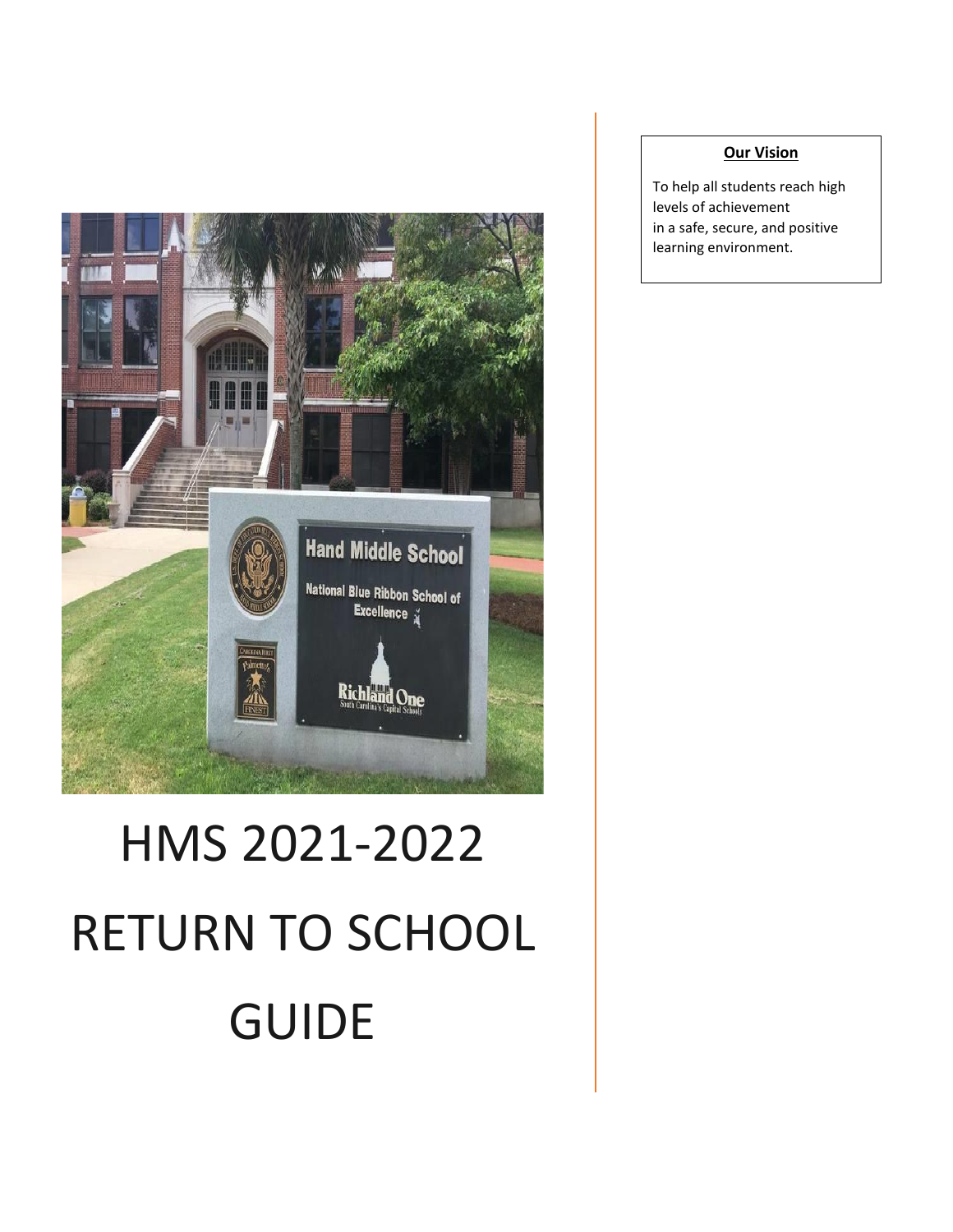# **Contents**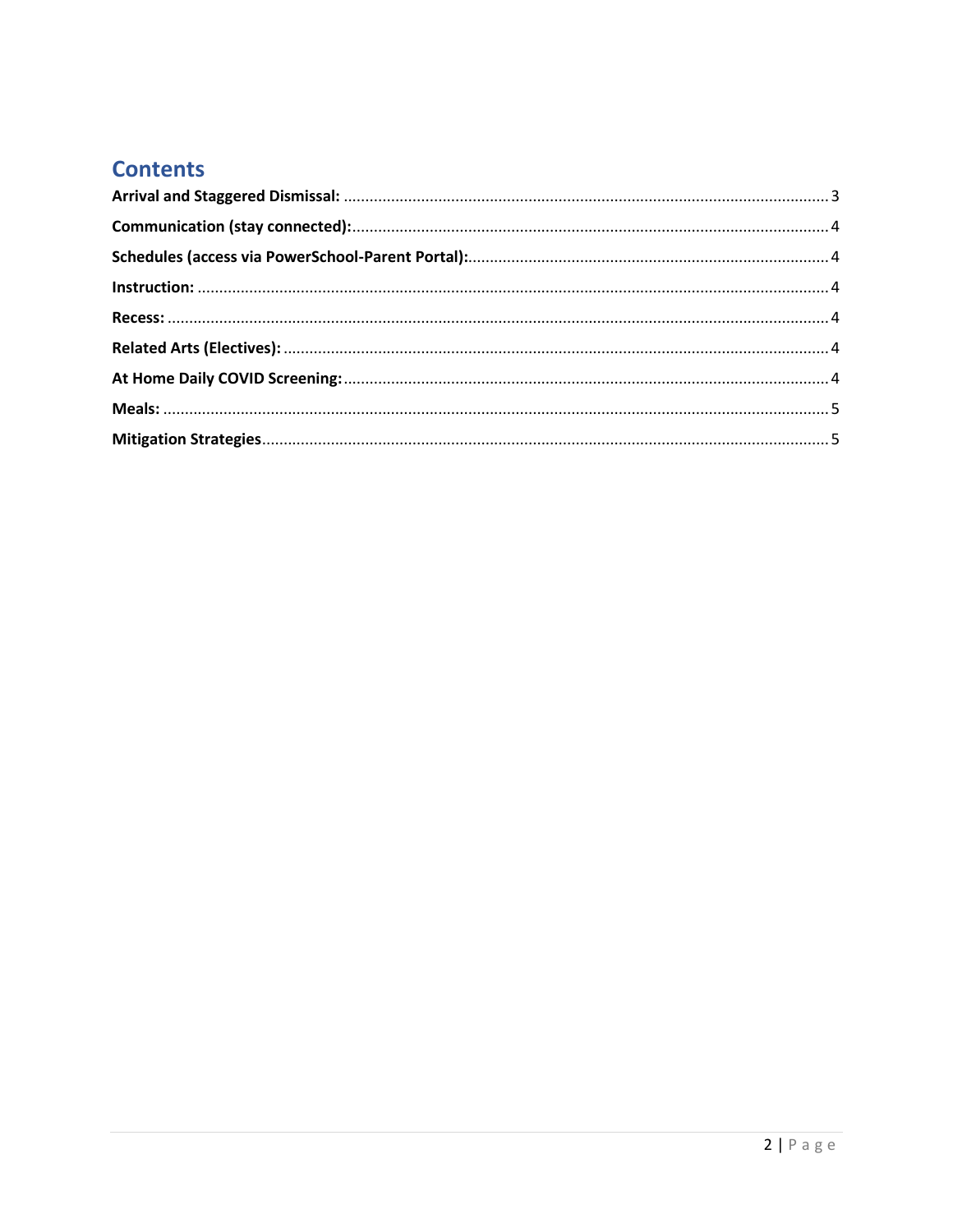# **Arrival/Departure:**

Students may arrive at 8:00 a.m. and report directly to their homeroom. Your child is late at 8:50 a.m. If they are late, a parent will need to get out of the car & meet the attendance secretary at the door. Do not leave child/ren unattended at the front door.

- 1. No one is allowed in the building or to congregate at the front entrance doors. This is for students. A staff member will ensure your child reports to his or her assigned class.
- 2. On early dismissal days, classes will end at 12:00 p.m. Class ends at 12:00pm and there are no early dismissals. No exceptions will be permitted. You are required to submit excuses in writing to your child's teacher by MS Teams or e-mail. You may also fax (803-733-4329) or email Kaaren Rue at kaaren.rue@richlandone.org.
- **3.** Dismissal is 3:45p.m. Do not request early dismissal as we will not be able to accommodate your request.

#### **Car Riders and Walkers Drop off and Pick up 6th 7th 8th Arrival Entrance** Wheat Street (Stairwell 2) Woodrow Street **Stairs** Door **entrance** nearest track (Stairwell 5) **Dismissal Exit** Wheat Street (Stairwell 2) Woodrow Street **Stairs** Woodrow street gate near track (Stairwell 4)

# <span id="page-2-0"></span>**Arrival and Staggered Dismissal:**

| <b>Bus Riders Drop off and Pick up</b> |                     |                   |               |  |  |
|----------------------------------------|---------------------|-------------------|---------------|--|--|
|                                        | 6th                 | 7th               | 8th           |  |  |
| <b>Arrival Entrance</b>                | Stairwell near King | Gym Entrance near | Door exit     |  |  |
|                                        | St. parking lot     | <b>Track</b>      | nearest track |  |  |
|                                        | (Stairwell 6)       | (Stairwell 7)     | (Stairwell 5) |  |  |
| <b>Dismissal Exit</b>                  | Stairwell near King | Door exit         | Door exit     |  |  |
|                                        | St. parking lot     | nearest track     | nearest track |  |  |
|                                        | (Stairwell 6)       | (Stairwell 5)     | (Stairwell 5) |  |  |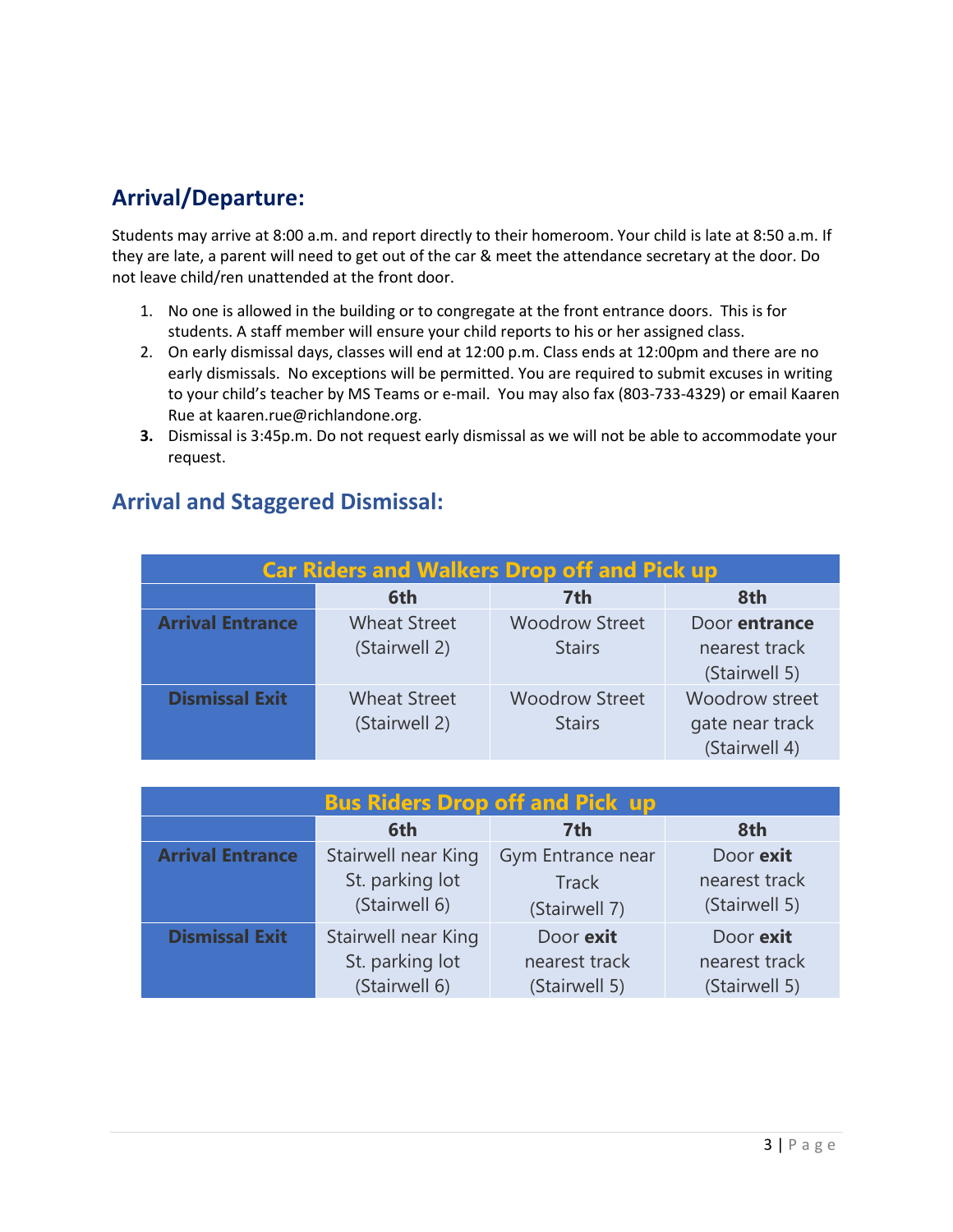# <span id="page-3-0"></span>**Communication (stay connected):**

Dr. Green sends weekly emails via school messenger as we strive to keep you connected and informed. We would also love for you to follow us on Facebook, Followers of Hand Middle School, the Hand Webpage, <https://www.richlandone.org/Domain/39> Instagram @handmiddlesc, and Twitter, @HandMiddleSC.

# <span id="page-3-1"></span>**Schedules (access via PowerSchool-Parent Portal):**

Should you need assistance with Parent Portal please email Jamie Mickens at [jamie.mickens@richlandone.org.](mailto:jamie.mickens@richlandone.org) For questions regarding schedules, please email your grade level counselor.  $6<sup>th</sup>$  grade counselor, Latriya Spain; [latriya.spain@richlandone.org](mailto:latriya.spain@richlandone.org) , 7<sup>th</sup> grade counselor, Bruce Davis; [bruce.davis@richlandone.org](mailto:bruce.davis@richlandone.org)., 8<sup>th</sup> grade counselor, Leah Jones; [leah.jones@richlandone.org](mailto:leah.jones@richlandone.org)

#### <span id="page-3-2"></span>**Instruction:**

Teachers and students will be teamed; teachers will rotate within the teams.

#### <span id="page-3-3"></span>**Recess:**

Students will have recess every day.

# <span id="page-3-4"></span>**Related Arts (Electives):**

Students will have 2 electives. **Electives will be held on A and B days (attending each elective every other day).**

# <span id="page-3-5"></span>**At Home Daily COVID Screening:**

For the health and well-being of our school and community, please do not send your student to school if they have any of the following COVID-19 related symptoms:

- Fever 100.4 or higher -or-
- Shortness of breath or difficulty breathing -or-
- New loss of taste or smell –or-
- New or worsening cough

#### Note: New symptoms are different than symptoms of ongoing health issues such as asthma, allergies, etc.

#### **For any of the above symptoms, contact your healthcare provider or call SC DHEC at 1-855-472- 3432.**

Children with a positive COVID-19 test or monitoring symptoms at home should stay home until they have had no fever for 24 hours without use of fever-reducing medication AND improvement of